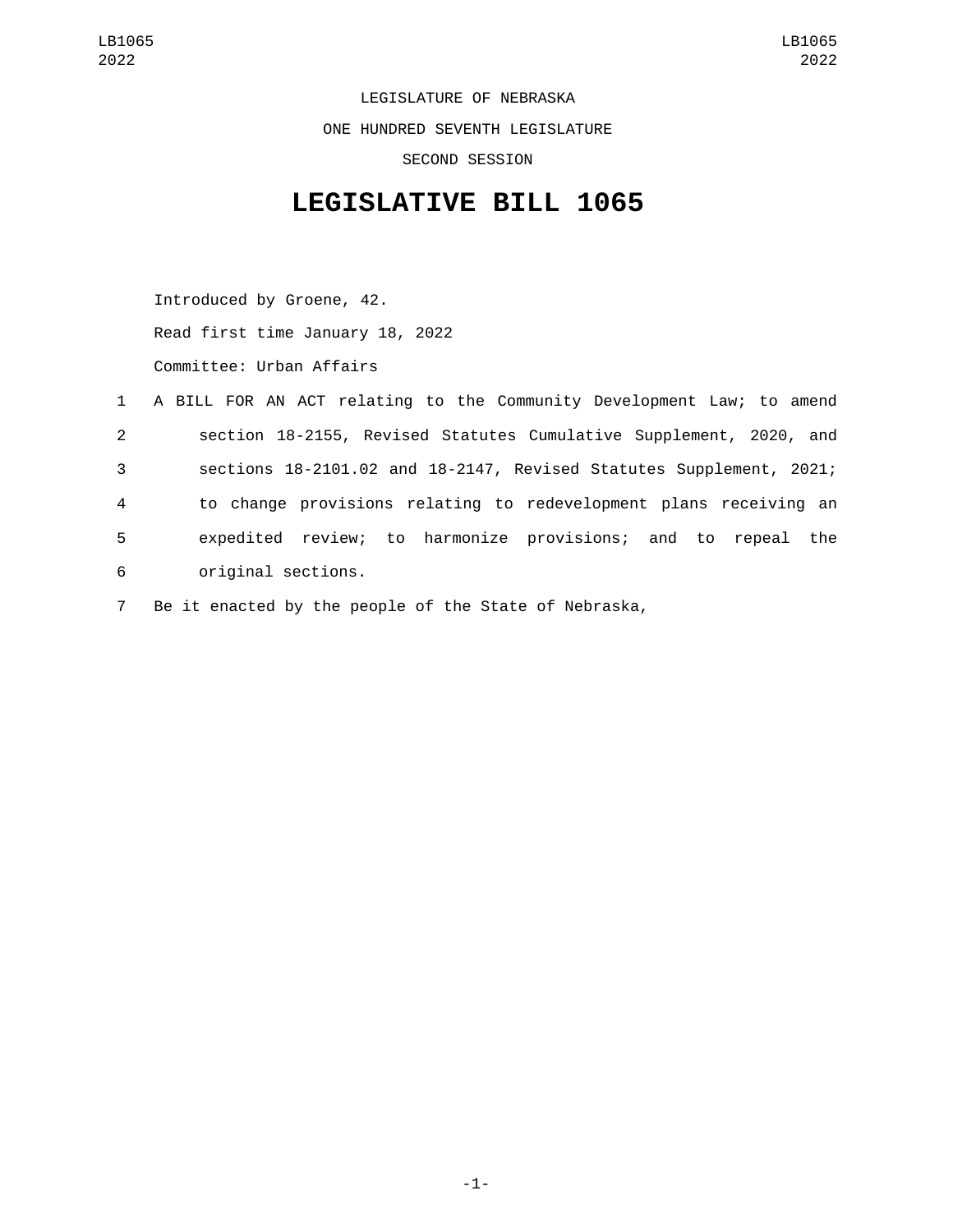Section 1. Section 18-2101.02, Revised Statutes Supplement, 2021, is 2 amended to read:

 18-2101.02 (1) For any city that (a) intends to carry out a redevelopment project which will involve the construction of workforce housing in an extremely blighted area as authorized under subdivision (28)(g) of section 18-2103, (b) intends to prepare a redevelopment plan that will divide ad valorem taxes for a period of more than fifteen years 8 but not more than twenty years as provided in subdivision (3)(a)  $\{3\}$ (b) of section 18-2147, (c) intends to declare an area as an extremely blighted area for purposes of funding decisions under subdivision (1)(b) of section 58-708, or (d) intends to declare an area as an extremely blighted area in order for individuals purchasing residences in such area to qualify for the income tax credit authorized in subsection (7) of section 77-2715.07, the governing body of such city shall first declare, by resolution adopted after the public hearings required under this section, such area to be an extremely blighted area.

 (2) Prior to making such declaration, the governing body of the city shall conduct or cause to be conducted a study or an analysis on whether the area is extremely blighted and shall submit the question of whether such area is extremely blighted to the planning commission or board of the city for its review and recommendation. The planning commission or board shall hold a public hearing on the question after giving notice of the hearing as provided in section 18-2115.01. The planning commission or board shall submit its written recommendations to the governing body of the city within thirty days after the public hearing.

 (3) Upon receipt of the recommendations of the planning commission or board, or if no recommendations are received within thirty days after the public hearing required under subsection (2) of this section, the governing body shall hold a public hearing on the question of whether the area is extremely blighted after giving notice of the hearing as provided in section 18-2115.01. At the public hearing, all interested parties

-2-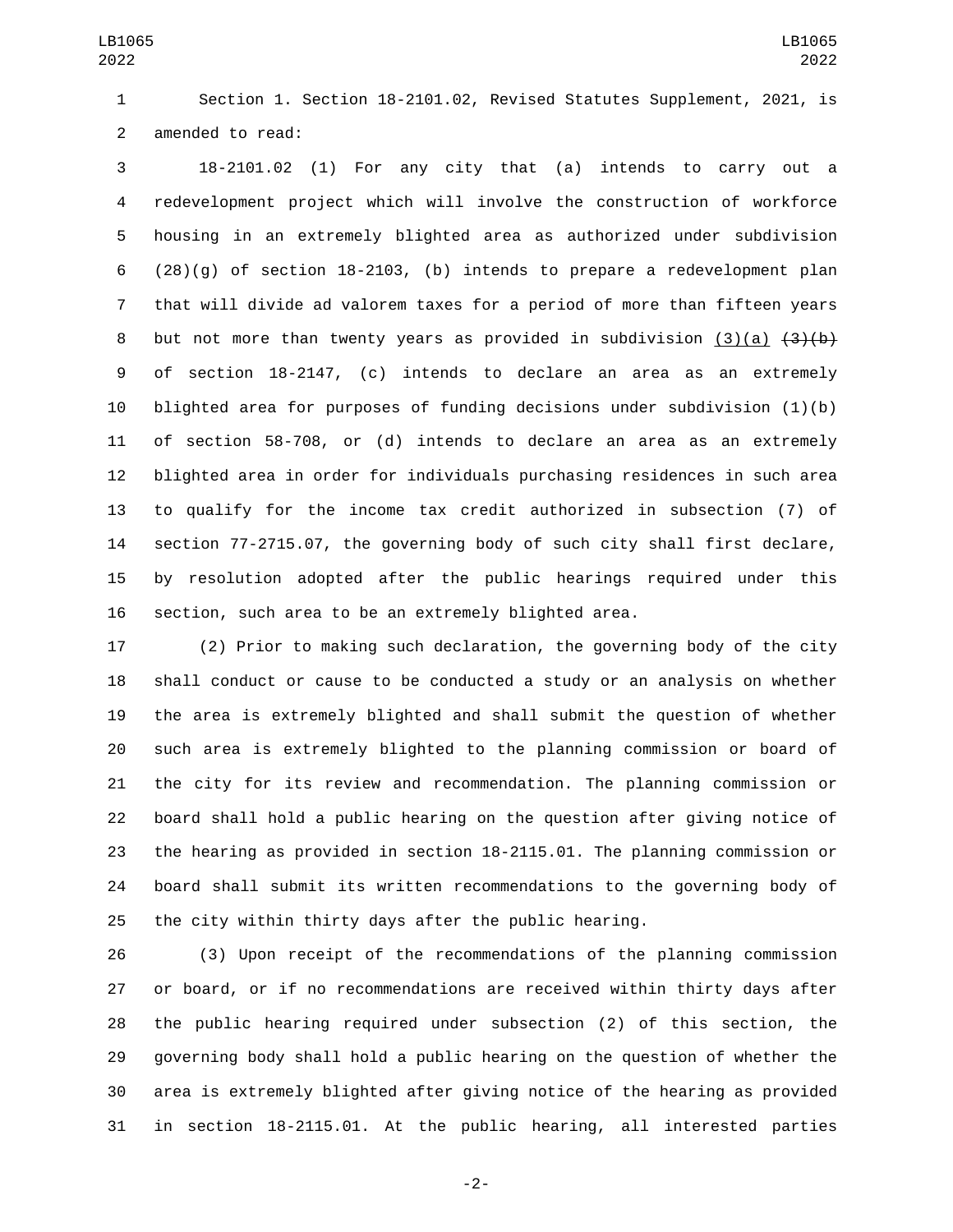shall be afforded a reasonable opportunity to express their views respecting the proposed declaration. After such hearing, the governing body of the city may make its declaration.3

 (4) Copies of each study or analysis conducted pursuant to subsection (2) of this section shall be posted on the city's public website or made available for public inspection at a location designated 7 by the city.

 (5) The study or analysis required under subsection (2) of this section may be conducted in conjunction with the study or analysis required under section 18-2109. The hearings required under this section may be held in conjunction with the hearings required under section 12 18-2109.

 Sec. 2. Section 18-2147, Revised Statutes Supplement, 2021, is 14 amended to read:

 18-2147 (1) Any redevelopment plan as originally approved or as later modified pursuant to section 18-2117 may contain a provision that any ad valorem tax levied upon real property, or any portion thereof, in a redevelopment project for the benefit of any public body shall be divided, for the applicable period described in subsection (3) of this 20 section, as follows:

 (a) That portion of the ad valorem tax which is produced by the levy at the rate fixed each year by or for each such public body upon the redevelopment project valuation shall be paid into the funds of each such public body in the same proportion as are all other taxes collected by or for the body. When there is not a redevelopment project valuation on a parcel or parcels, the county assessor shall determine the redevelopment project valuation based upon the fair market valuation of the parcel or parcels as of January 1 of the year prior to the year that the ad valorem taxes are to be divided. The county assessor shall provide written notice of the redevelopment project valuation to the authority as defined in section 18-2103 and the owner. The authority or owner may protest the

-3-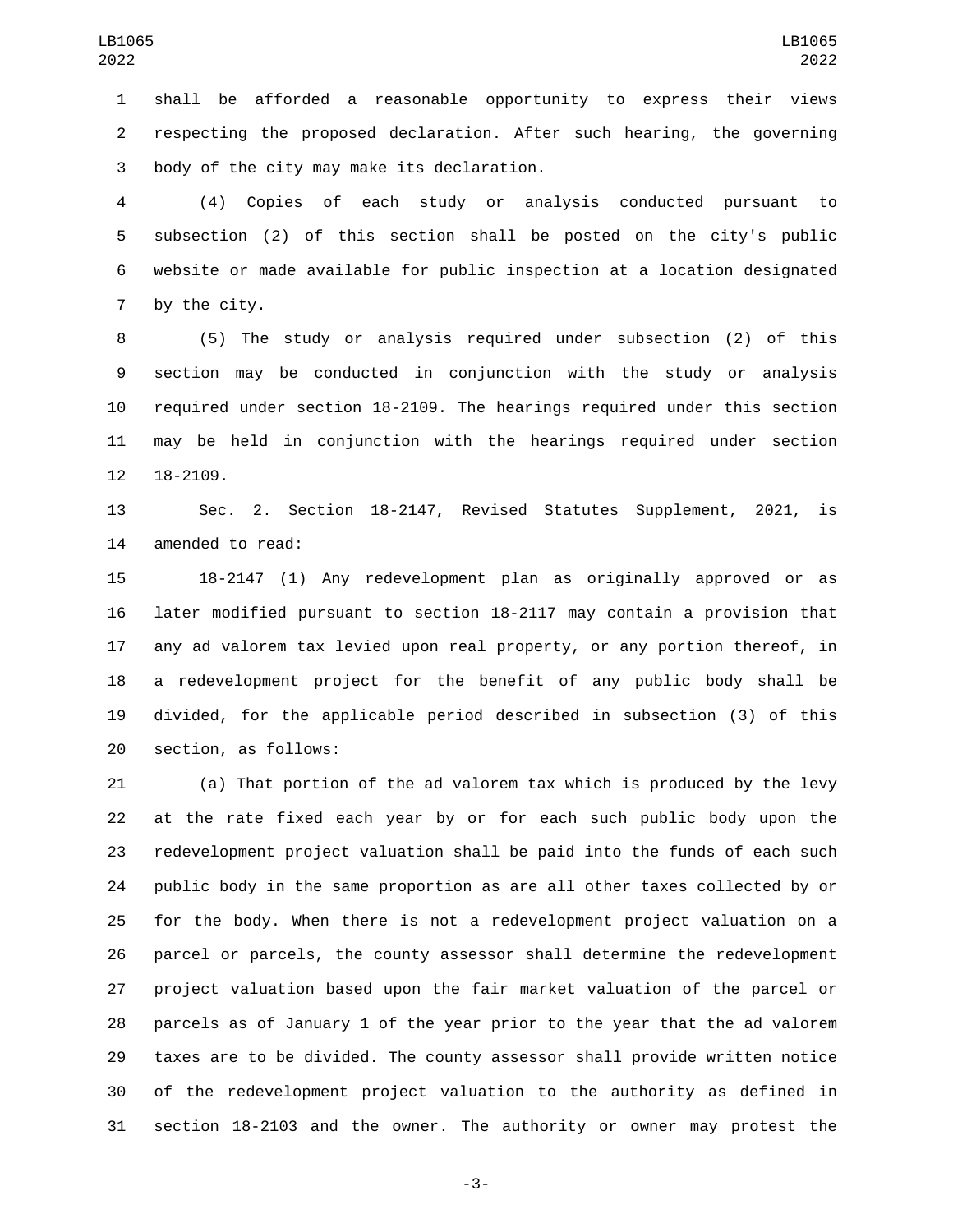valuation to the county board of equalization within thirty days after the date of the valuation notice. All provisions of section 77-1502 except dates for filing of a protest, the period for hearing protests, and the date for mailing notice of the county board of equalization's decision are applicable to any protest filed pursuant to this section. The county board of equalization shall decide any protest filed pursuant to this section within thirty days after the filing of the protest. The county clerk shall mail a copy of the decision made by the county board of equalization on protests pursuant to this section to the authority or owner within seven days after the board's decision. Any decision of the county board of equalization may be appealed to the Tax Equalization and Review Commission, in accordance with section 77-5013, within thirty days 13 after the date of the decision;

 (b) That portion of the ad valorem tax on real property, as provided in the redevelopment contract, bond resolution, or redevelopment plan, as applicable, in the redevelopment project in excess of such amount, if any, shall be allocated to and, when collected, paid into a special fund of the authority to be used solely to pay the principal of, the interest on, and any premiums due in connection with the bonds of, loans, notes, or advances of money to, or indebtedness incurred by, whether funded, refunded, assumed, or otherwise, such authority for financing or refinancing, in whole or in part, the redevelopment project. When such bonds, loans, notes, advances of money, or indebtedness, including interest and premiums due, have been paid, the authority shall so notify the county assessor and county treasurer and all ad valorem taxes upon taxable real property in such a redevelopment project shall be paid into the funds of the respective public bodies. An authority may use a single fund for purposes of this subdivision for all redevelopment projects or may use a separate fund for each redevelopment project; and

 (c) Any interest and penalties due for delinquent taxes shall be paid into the funds of each public body in the same proportion as are all

-4-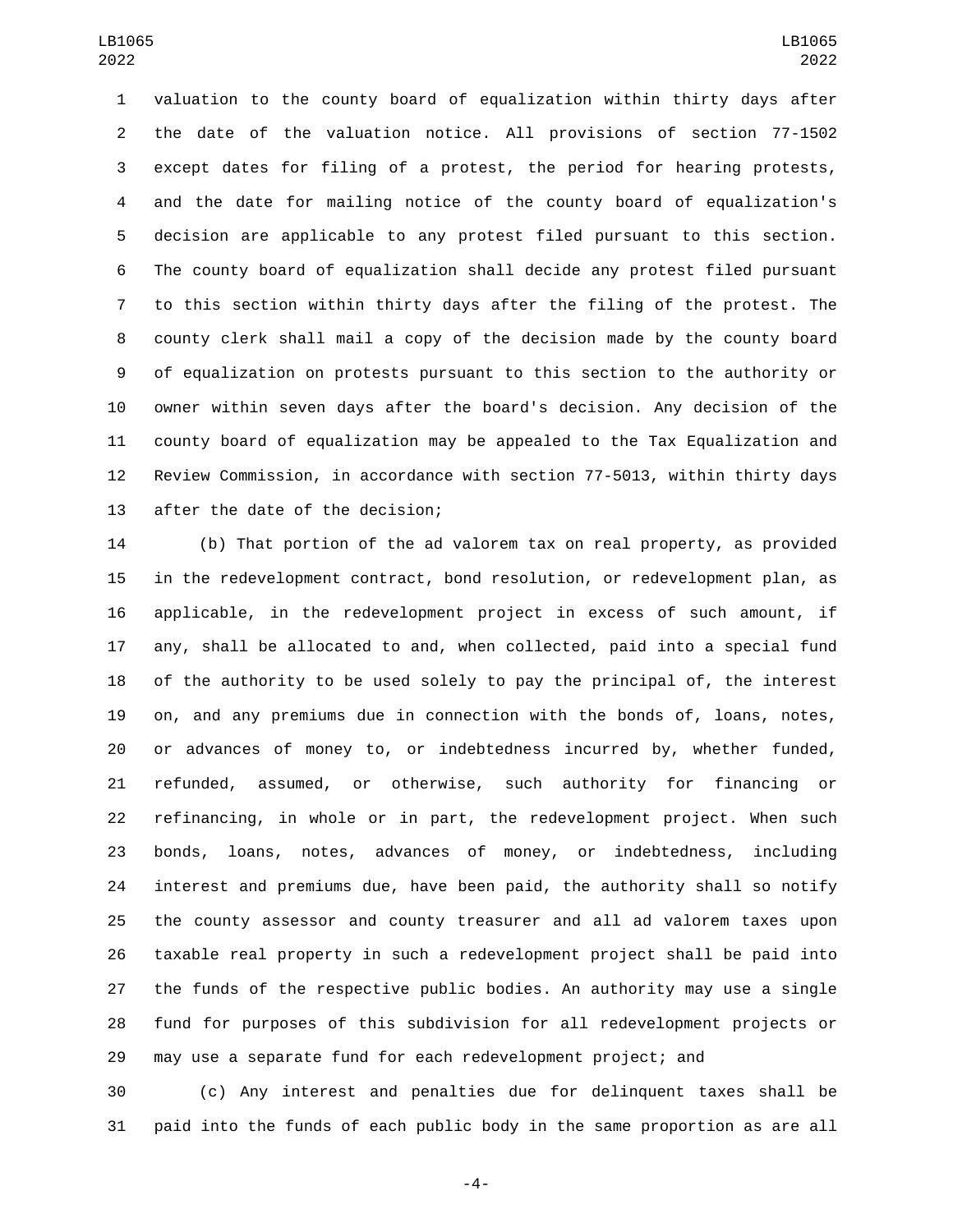other taxes collected by or for the public body.1

 (2) To the extent that a redevelopment plan authorizes the division of ad valorem taxes levied upon only a portion of the real property included in such redevelopment plan, any improvements funded by such division of taxes shall be related to the redevelopment plan that 6 authorized such division of taxes.

 (3)(a) For redevelopment plans that receive an expedited review under section 18-2155, ad valorem taxes shall be divided for a period not to exceed ten years after the effective date as identified in the 10 redevelopment plan.

11 (3)(a) (b) For any redevelopment plan for which more than fifty percent of the property in the redevelopment project area has been declared an extremely blighted area in accordance with section 18-2101.02, ad valorem taxes shall be divided for a period not to exceed twenty years after the effective date as identified in the project redevelopment contract or in the resolution of the authority authorizing the issuance of bonds pursuant to section 18-2124.

18 (b)  $\left\lbrace \epsilon \right\rbrace$  For all other redevelopment plans, ad valorem taxes shall be divided for a period not to exceed fifteen years after the effective date 20 as identified in the project redevelopment contract,  $\theta$  in the resolution of the authority authorizing the issuance of bonds pursuant to section 18-2124, or in the redevelopment plan, whichever is applicable.

 (4) The effective date of a provision dividing ad valorem taxes as provided in subsection (3) of this section shall not occur until such time as the real property in the redevelopment project is within the corporate boundaries of the city. This subsection shall not apply to a redevelopment project involving a formerly used defense site as 28 authorized in section 18-2123.01.

 (5) Beginning August 1, 2006, all notices of the provision for dividing ad valorem taxes shall be sent by the authority to the county assessor on forms prescribed by the Property Tax Administrator. The

-5-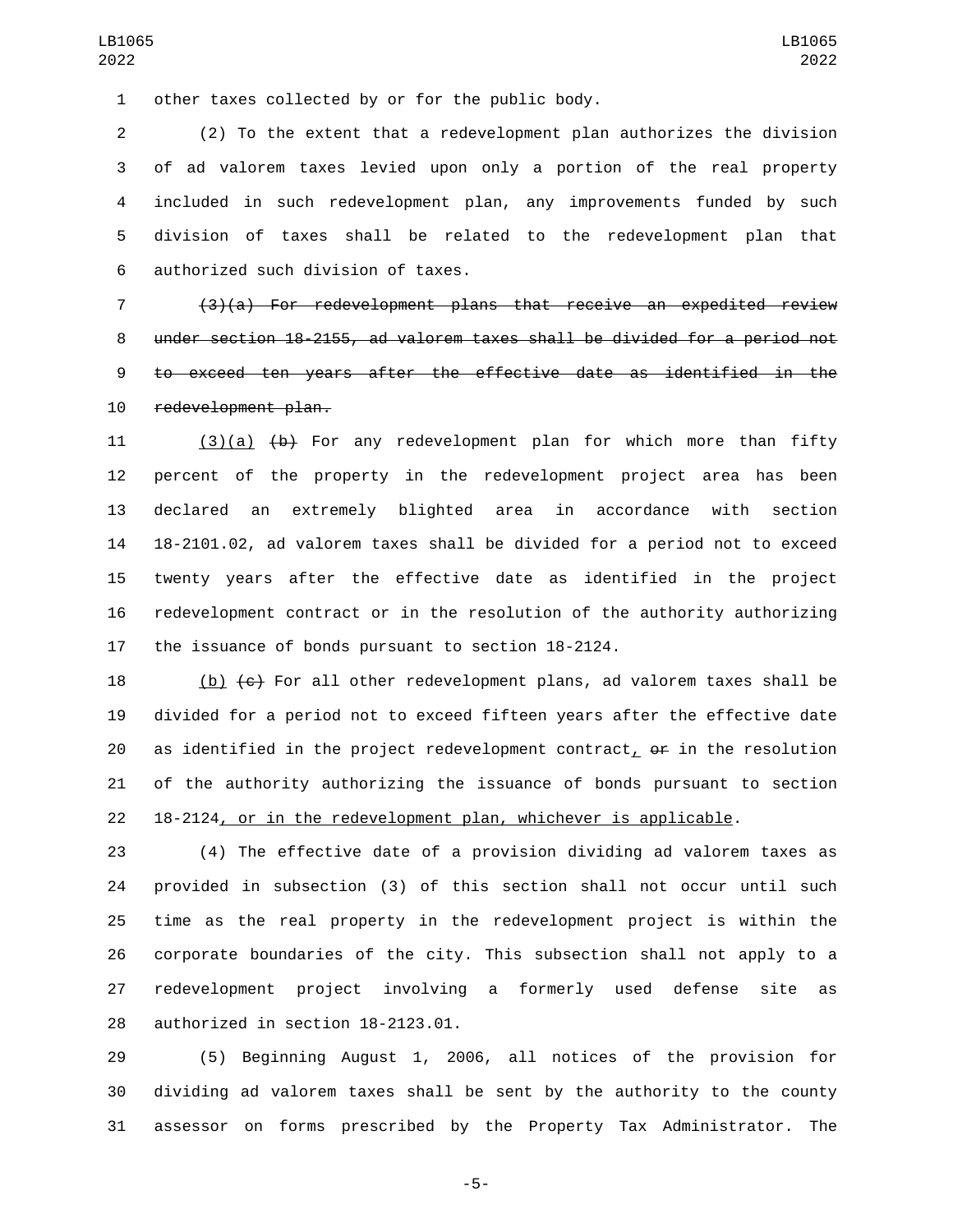notice shall be sent to the county assessor on or before August 1 of the year of the effective date of the provision. Failure to satisfy the notice requirement of this section shall result in the taxes, for all taxable years affected by the failure to give notice of the effective date of the provision, remaining undivided and being paid into the funds for each public body receiving property taxes generated by the property in the redevelopment project. However, the redevelopment project valuation for the remaining division of ad valorem taxes in accordance with subdivisions (1)(a) and (b) of this section shall be the last certified valuation for the taxable year prior to the effective date of 11 the provision to divide the taxes for the remaining portion of the  $t$ en-12 year, twenty-year, or fifteen-year period pursuant to subsection (3) of 13 this section.

 Sec. 3. Section 18-2155, Revised Statutes Cumulative Supplement, 15 2020, is amended to read:

 18-2155 (1) The governing body of a city may elect by resolution to allow expedited reviews of redevelopment plans that meet the requirements of subsection (2) of this section. A redevelopment plan that receives an expedited review pursuant to this section shall be exempt from the requirements of sections 18-2111 to 18-2115 and 18-2116.

 (2) A redevelopment plan is eligible for expedited review under this 22 section if:

(a) The redevelopment plan includes only one redevelopment project;

24 (b) The redevelopment project involves:

25 (i) The the repair, rehabilitation, or replacement of an existing 26 structure that has been within the corporate limits of the city for at 27 least sixty years and is located within a substandard and blighted area; 28 or

 (ii) The redevelopment of a vacant lot that is located within a substandard and blighted area that has been within the corporate limits of the city for at least sixty years and has been platted for at least

-6-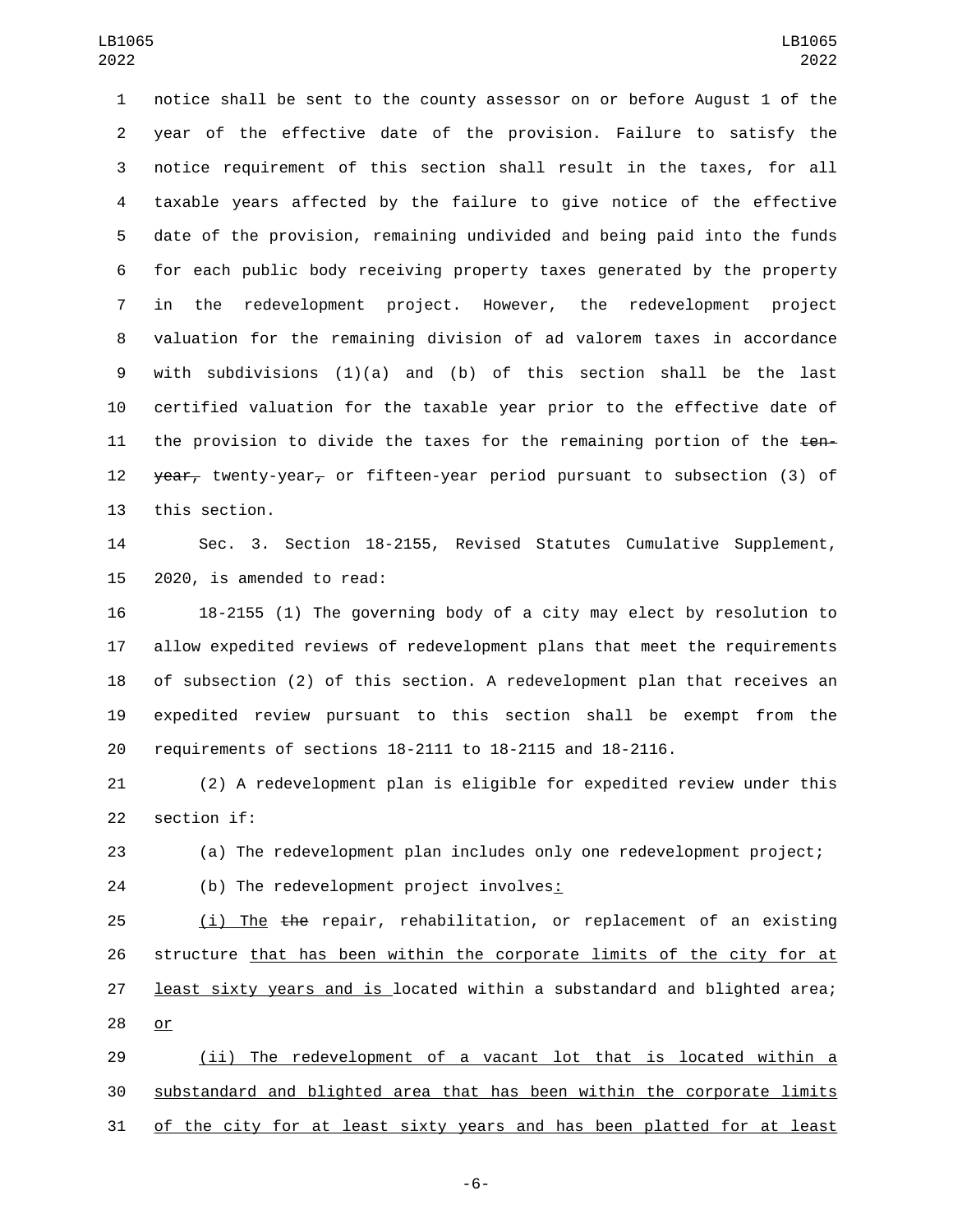1 sixty years;

 (c) The redevelopment project is located in a county with a population of less than one hundred thousand inhabitants; and

## (d) The existing structure is at least sixty years old; and

 (d) (e) The assessed value of the property within the redevelopment project area when the project is complete is estimated to be no more 7 than:

8 (i) Three Two hundred fifty thousand dollars for a redevelopment project involving a single-family residential structure;

 (ii) Five One million dollars for a redevelopment project involving a multi-family residential structure or commercial structure; or

 (iii) Fifteen Ten million dollars for a redevelopment project involving the revitalization of a structure included in the National 14 Register of Historic Places.

(3) The expedited review shall consist of the following steps:

 (a) A redeveloper shall prepare the redevelopment plan using a standard form developed by the Department of Economic Development. The form shall include (i) the existing uses and condition of the property within the redevelopment project area, (ii) the proposed uses of the property within the redevelopment project area, (iii) the number of years 21 current age of the existing structure has been within the corporate limits of the city or the number of years that the vacant lot has been platted within the corporate limits of the city, whichever is applicable, (iv) the current assessed value of the property within the redevelopment project area, (v) the increase in the assessed value of the property within the redevelopment project area that is estimated to occur as a result of the redevelopment project, and (vi) an indication of whether the redevelopment project will be financed in whole or in part through the division of taxes as provided in section 18-2147;

 (b) The redeveloper shall submit the redevelopment plan directly to the governing body along with any building permit or other permits

-7-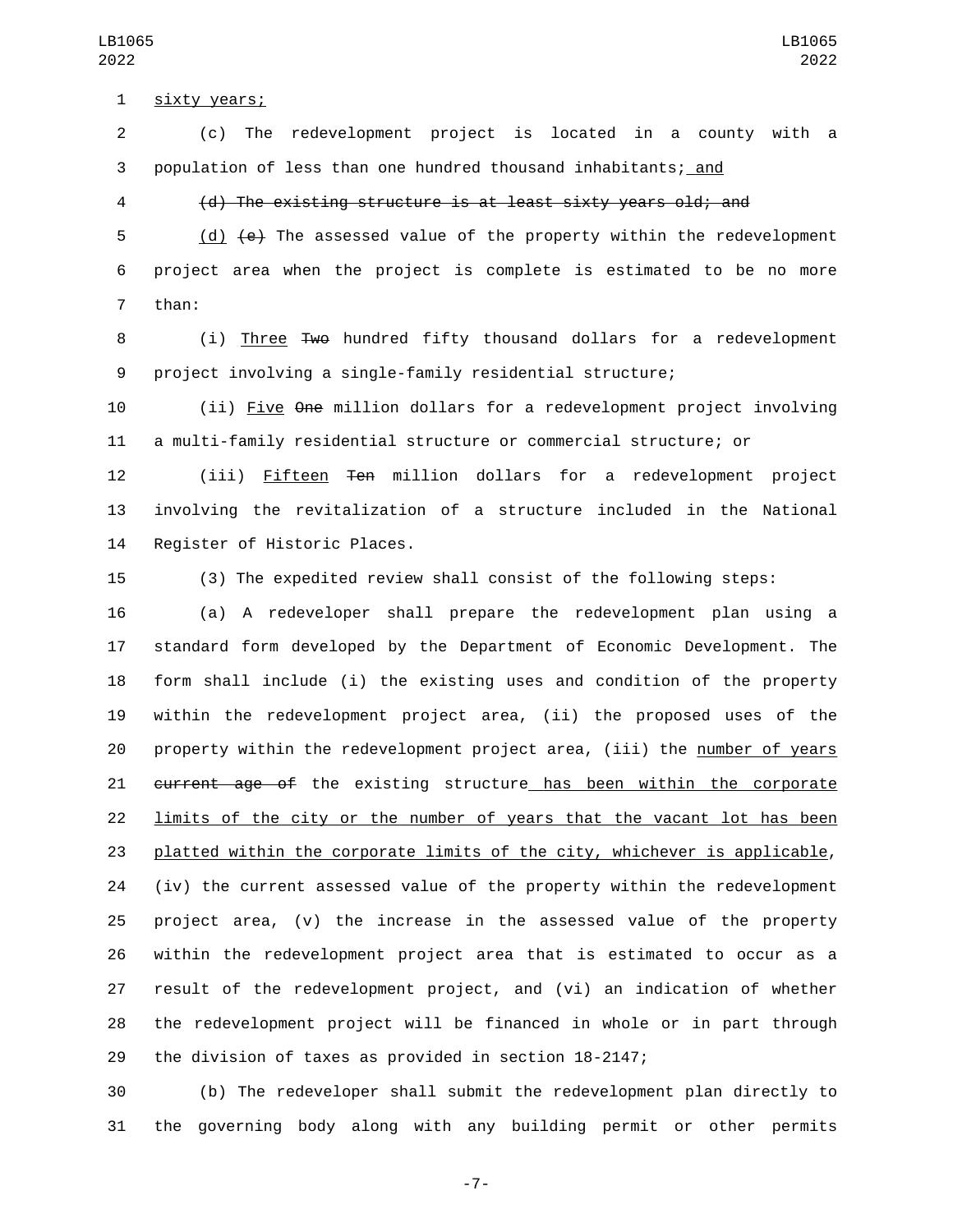necessary to complete the redevelopment project and an application fee in an amount set by the governing body, not to exceed fifty dollars. Such application fee shall be separate from any fees for building permits or 4 other permits needed for the project; and

 (c) If the governing body has elected to allow expedited reviews of redevelopment plans under subsection (1) of this section and the submitted redevelopment plan meets the requirements of subsection (2) of this section, the governing body shall approve the redevelopment plan 9 within thirty days after submission of the plan.

 (4) Each city may select the appropriate employee or department to conduct expedited reviews pursuant to this section.

 (5) For any approved redevelopment project that is financed in whole or in part through the division of taxes as provided in section 18-2147:

 (a) The authority shall incur indebtedness in the form of a 15 promissory note issued to the owner of record of the property within the redevelopment project area on which the structure identified in the 17 redevelopment plan is located. The total amount of indebtedness shall not 18 exceed the amount estimated to be generated over a fifteen-year ten-year period from the portion of taxes mentioned in subdivision (1)(b) of section 18-2147. The terms of such promissory note shall clearly state that such indebtedness does not create a general obligation on behalf of the authority or the city in the event that the amount generated over a 23 fifteen-year ten-year period from the portion of taxes mentioned in subdivision (1)(b) of section 18-2147 does not equal the costs of the 25 agreed-upon work to repair, rehabilitate, or replace the structure or to 26 redevelop the vacant lot as provided in the redevelopment plan;

 (b) Upon completion of the agreed-upon work to repair, rehabilitate, 28 or replace the structure or to redevelop the vacant lot as provided in the redevelopment plan, the redeveloper shall notify the county assessor 30 of such completion; and

(c) The county assessor shall then determine:

-8-